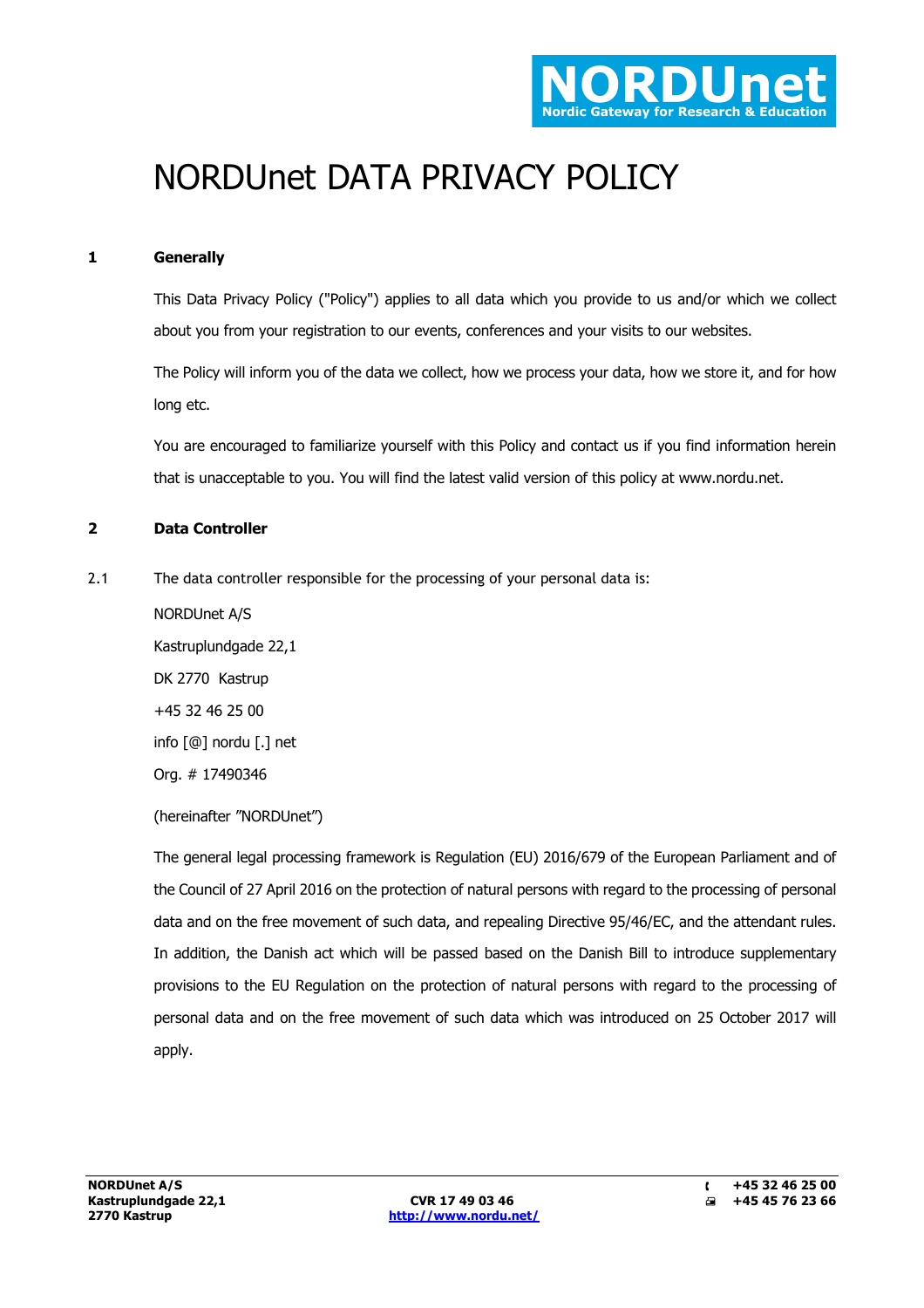

2.2 Questions and requests concerning this Policy:

All questions and requests concerning this Policy, the processing of your data and any suspected noncompliance should initially be directed to our privacy group.

All questions and requests will be handled in a prioritized order, and may be rejected if no proof if identity is provided upon request. We will respond to your question or request within 1 month from date of receipt of your request. If, for some reason, we cannot meet your request we will contact you.

Our privacy group can be contacted at:

Privacy [@] nordu [.]net

## **3 Definitions**

Some of the most important terms of data protection law are defined below:

#### 3.1 Personal Data

Any information relating to an identified or identifiable natural person. This means all information which, directly or indirectly, alone or when combined, can identify a particular natural person.

## 3.2 Data Controller

The natural or legal person, public authority, agency or other body which, alone or jointly with others, determines the purposes and means of the processing of Personal Data.

## 3.3 Data Processor

The natural or legal person, public authority, agency or other body which processes Personal Data on behalf of the Data Controller

#### 3.4 Processing

Any operation or set of operations which is performed on Personal Data or on sets of Personal Data such as collection, recording, structuring, alteration, consultation, combination, disclosure by transmission or transfer to persons, public authorities, companies, etc. outside NORDUnet.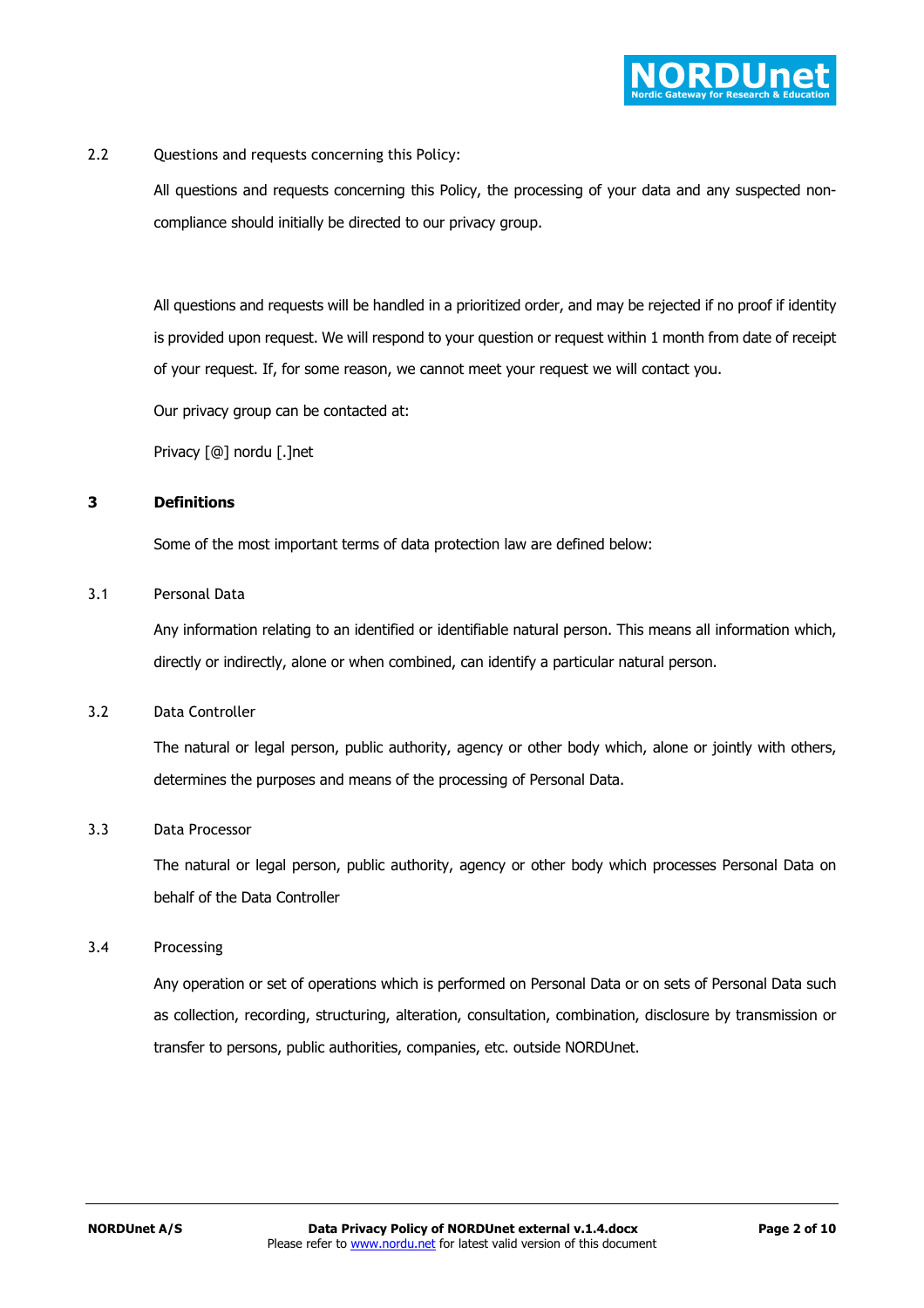

## 3.5 Special Categories of Personal Data

Data concerning racial or ethnic origin, political opinions, religious or philosophical beliefs or trade union membership, genetic data, health data or data concerning a natural person's sex life or sexual orientation as well as biometric data if such biometric data are processed for the purpose of uniquely identifying a natural person (sensitive data).

3.6 GDPR

Regulation (EU) 2016/679 of the European Parliament and of the Council of 27 April 2016 on the protection of natural persons with regard to the processing of personal data and on the free movement of such data, and repealing Directive 95/46/EC, and the attendant rules.

3.7 Danish Data Protection Act (*databeskyttelsesloven*)

[ONLY IN DK] The Danish Act which will be passed based on the Danish Bill to introduce supplementary provisions to the EU Regulation on the protection of natural persons with regard to the processing of personal data and on the free movement of such data (Bill no. L68) which was introduced on 25 October 2017

#### **4 Purpose of Processing**

Depending on whether you are a customer of ours, a business partner or perhaps just someone who uses our website, we may be required to process your Personal Data or we may need to process your Personal Data to the extent required for us to provide the services you request and comply with the obligations imposed on us. This applies with regard to handling your purchase of products and services like conference participation. This applies also for purposes of our marketing communications towards you.

#### **5 Personal Data we Process about you**

- 5.1 When you participate in events hosted by NORDUnet, we consider you a customer, and we may process the following data about you:
	- Personal Data:
		- o Name, organization, e-mail, clothing size, phone numbers
	- Special Categories of Personal Data:
		- $\circ$  If you require catering of any kind, we will ask about your dietary requirements to safeguard your health and wellbeing.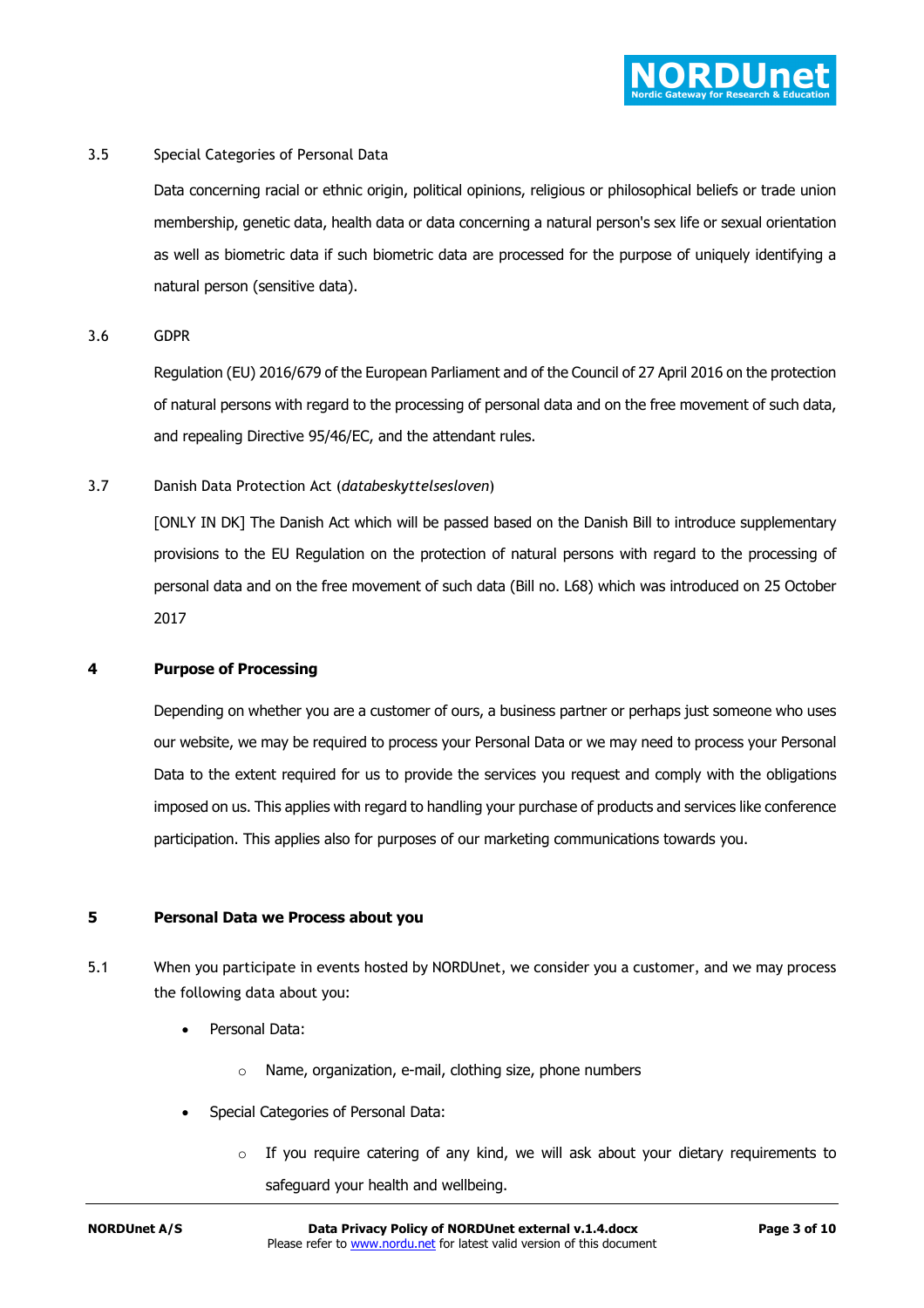o If you require assistance with mobility issues, we ask for information on how to assist you.

If you require assistance from us to obtain visa or similar, we will collect and process Personal Data and special categories of Personal Data to the level required by the relevant authorities.

- We may collect Personal Data about you from third parties if needed. Examples of such third parties could be relevant authorities for visa processing.
- 5.2 If you are a business partner of ours, we process the following kind of Personal Data about you: Name, e-mail address, phone numbers, organisation, position
- 5.3 If you are a user of our media services, and you did not get access to the service directly from NORDUnet, please note that we are not the Data Controller, and you should direct all your questions and requests to the organization that provided you with access to the service. We process the following kind of Personal Data about you: Name, username, e-mail address, phone numbers, IP addresses.
- 5.4 If you are a user of our websites, please see clause 6 about Cookies
- 5.5 If you are / were an applicant for a job position, we process any data you have provided through the application, the CV, tests or through communications such as e-mail correspondence, phone conversations and job interviews.

## **6 Cookies**

Some of our website uses cookies to manage login status or gather web statistics. A cookie is a small text file that is sent from our server to your browser and stored on your computer or mobile device. The use of cookies means increased functionality and service for you. We do not process data about user behaviour collected by cookies in a manner that may link user behaviour to identified persons. You can change your browser settings to alert you when you receive a cookie to enable you to decide whether to accept it in each case. You can also change your settings to block cookies. If you do so, however, this will affect website functionality. The cookies do not contain any Personal Data such as information about your email address, user ID or other Personal Data, except for what is mentioned in this Policy.

# **7 Why we Process your Personal Data**

We use your Personal Data for several different purposes, depending on whether you are a customer of ours, a business partner of ours or just someone who uses our website.

- 7.1 If you are a customer of ours, we use your Personal Data to:
	- Enable website functionality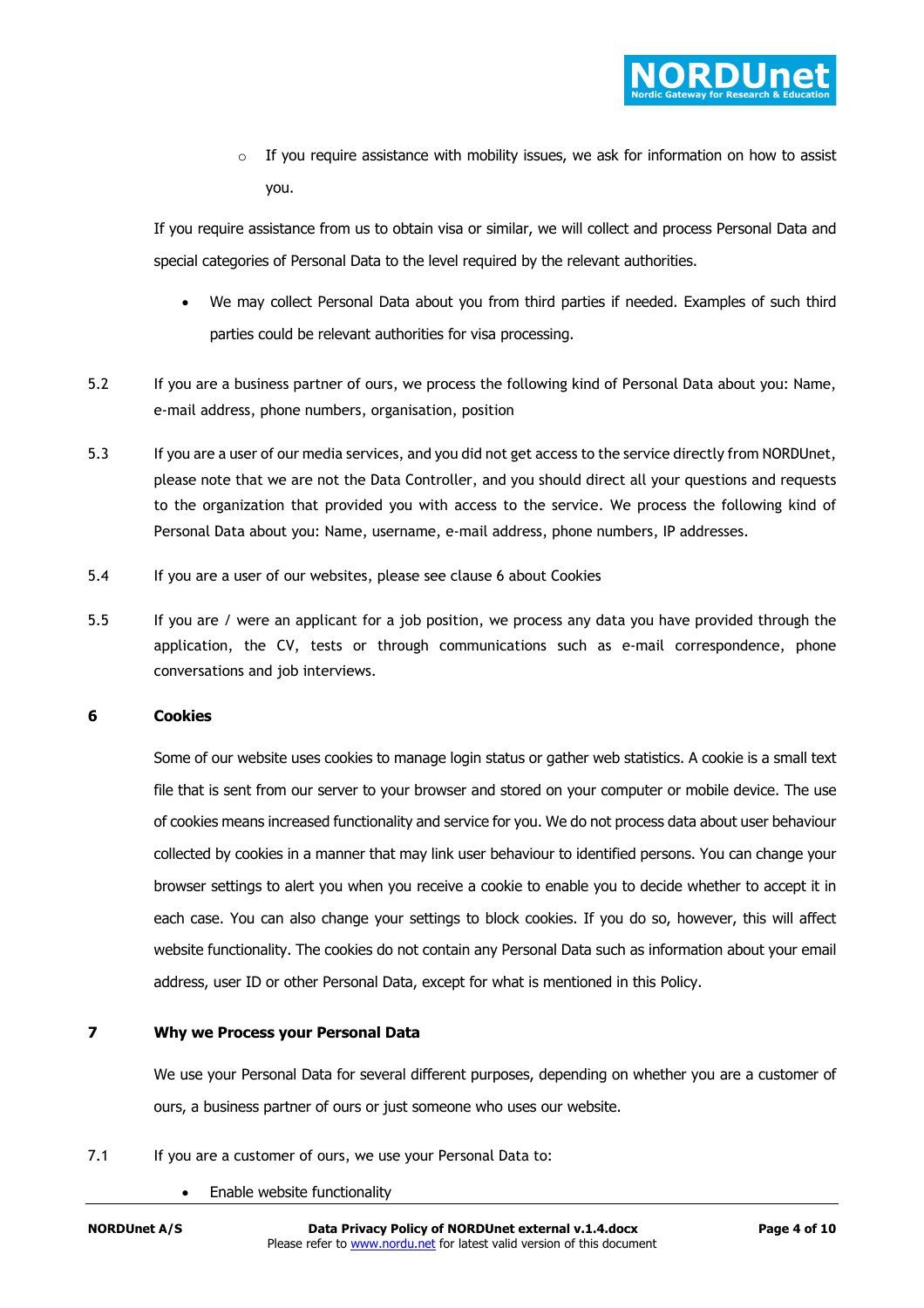

- Send order confirmations to you
- Answer any questions from you and comply with your requests
- Issue confirmation of your participation to the events that you have signed up for
- Issue registration badges where relevant
- Issue participants lists to administer your participation
- Notify you of activities related to your participation
- Reply to questions and requests from you
- Collect statistics on participation for future planning
- 7.2 If you are a business partner of ours, we use your Personal Data to:
	- Contact you in order to give you or ask for information
	- Arrange meetings
- 7.3 If you are user of our websites, we use your Personal Data to:
	- Enable website functionality
	- Gather statistics about your browsing actions and patterns on our website
	- Improve website design
- 7.4 If you are user of our media services, we use your Personal Data to:
	- Enable system functionality
	- Improve system design
- 7.5 If you are / were an applicant for a position, we use your Personal Data to:
	- Establish whether or not we have a position for you
	- Communicate with you regarding the position

# **8 Legal basis for Processing your Personal Data**

8.1 When you become a customer of ours or enter into an agreement of some kind with us, we will process your general Personal Data for that specific purpose. We may also process your general Personal Data if, for example, you have a question or query before deciding whether to enter into an agreement with us. The legal basis of processing is Article 6(1)(b) of the GDPR, as the processing of your Personal Data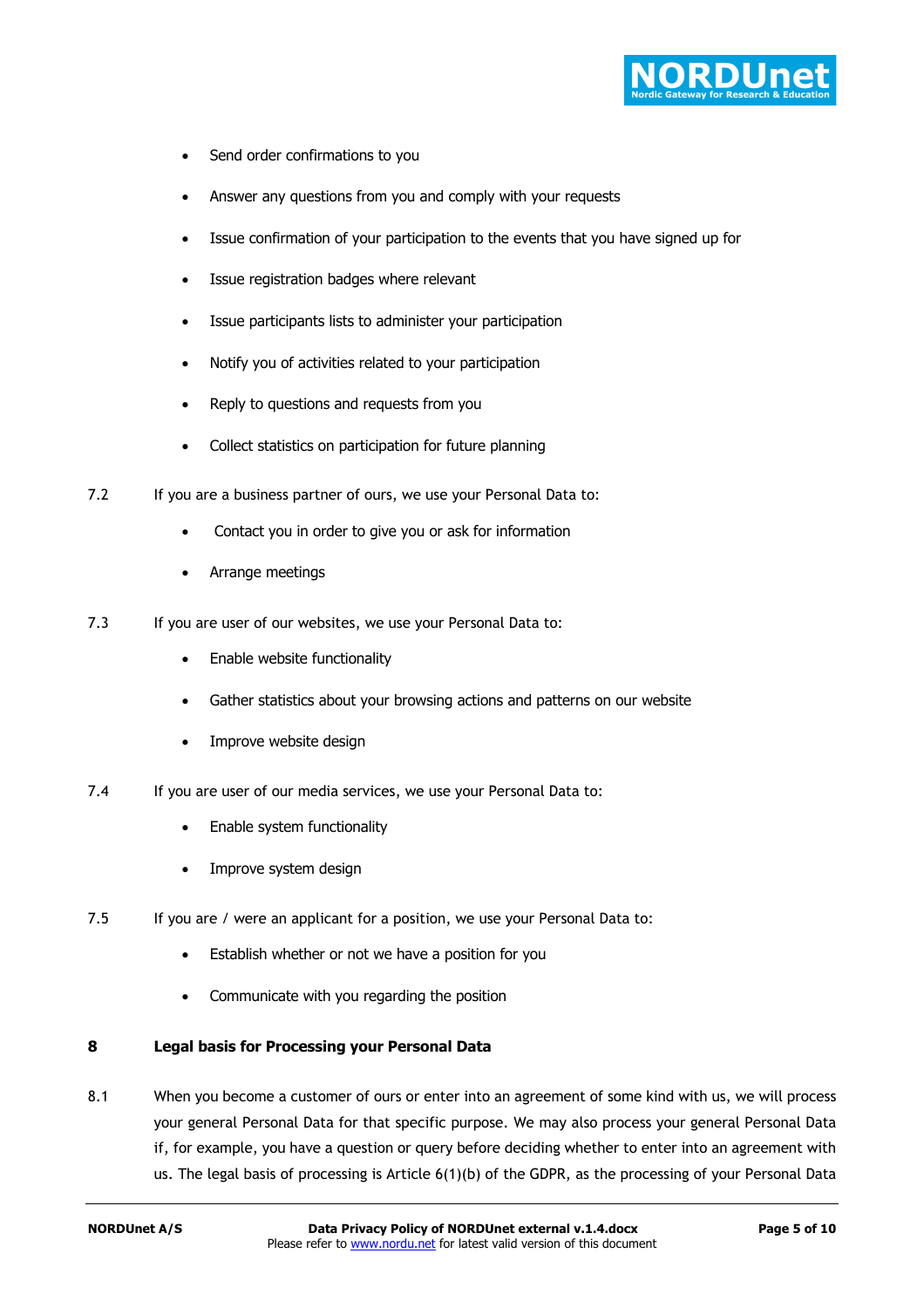

is necessary for the performance of our agreement with you or in order to take steps at your request prior to entering into an agreement with us.

- 8.2 We may also process general Personal Data about you because of our legitimate interests in processing such data, see Article 6(1)(f) of the GDPR, unless our legitimate interests are overridden by your fundamental rights and freedoms which require protection of your own general Personal Data.
- 8.3 We have a legitimate interest in processing your Personal Data (your name and email address) for marketing purposes. Our legitimate interest is thus our need to know your preferences to allow us to tailor our communications and propositions to you and ultimately offer products and services which better meet your needs and wishes. We obviously also comply with the Danish Marketing Practices Act (*markedsføringsloven*). In addition, we also generate various statistical data on the number of customers, purchases, website use, etc. on this basis.
- 8.4 In some cases we are also legally required to process Personal Data about you. By way of example, this could be for purposes of providing an audit trail etc. in accordance with the provisions of the Danish Bookkeeping Act (*bogføringsloven*). Among other things, we are required to keep our accounting records for five years after the end of the financial year which the records concern.
- 8.5 If you provide or have provided us with Special Categories of Personal Data (sensitive data), eg. Personal Data about your health, the basis of our processing is Article 9 of the GDPR. We process Special Categories of Personal Data in the following cases:
	- If you participate in events that require catering of any kind, we will ask about your dietary requirements to safeguard your health and wellbeing.

If you require assistance from us to obtain visa or similar, we may collect and process special categories of Personal Data to the level required by the relevant authorities to process a visa for you.

- If you require assistance with mobility issues, we ask for information on how to assist you.
- 8.6 If you are not a customer of ours, but just use our website, we have a limited need to be able to manage the Personal Data provided by you yourself, eg. for cookie management purposes. For more details, please read our cookie details in clause 6 above.
- 8.7 In some cases, we may log the IP addresses of those who visit our website, sends us emails etc. An IP address may constitute Personal Data, and if we process your IP address, we will do so on the same basis as described in clause 8.2 above.

# **9 Sharing your Personal Data**

Your personal data will not be shared with sponsors.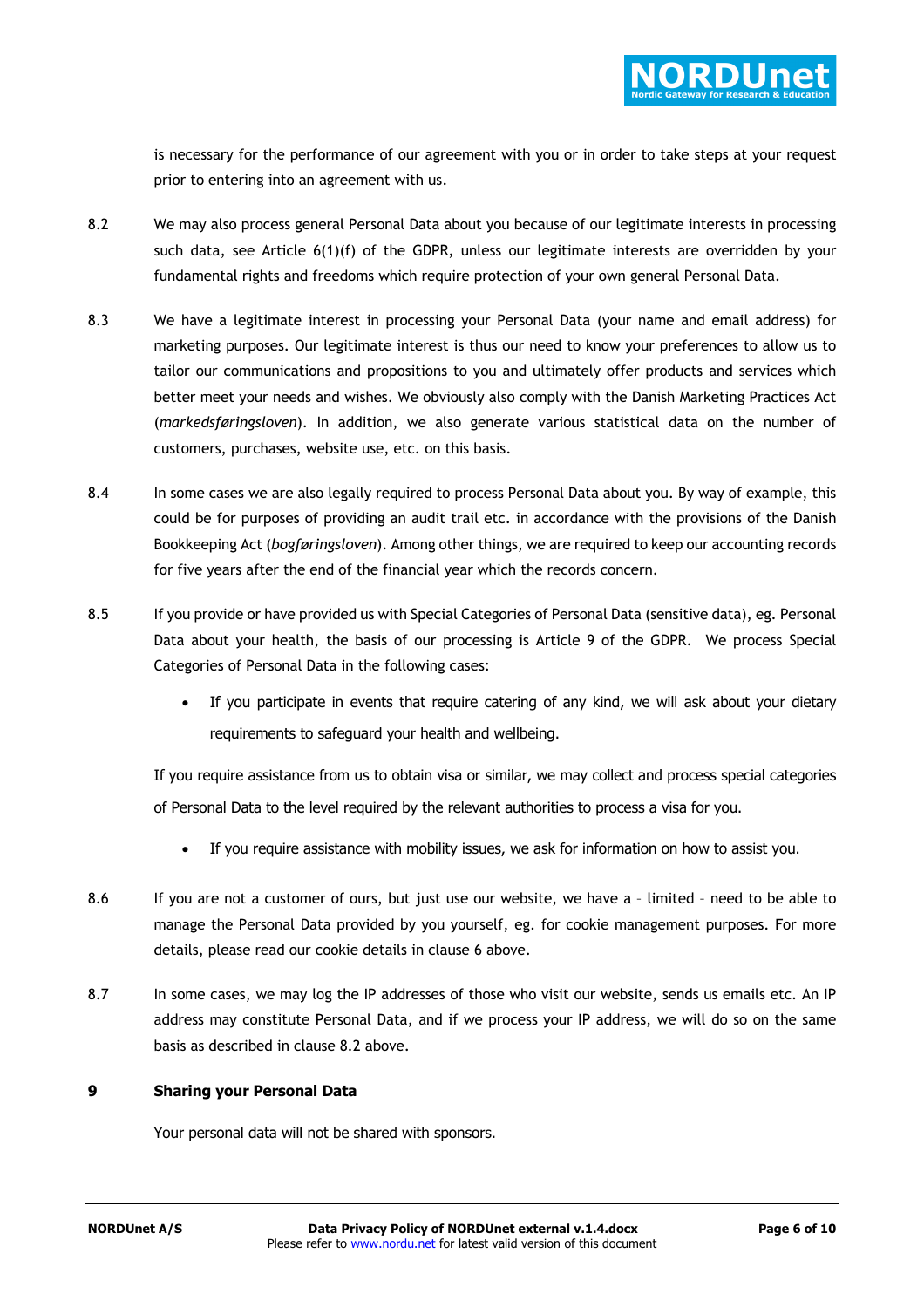We may share your personal data with the suppliers, partners, and the Nordic NRENs who assist in the execution of your order, and who assist in our IT operations.

In addition, we will share your Personal Data to the extent that we are required to do so, for example as a result of requirements to report information to relevant public authorities.

# **10 Sharing your Personal Data with non-EU/EEA recipients**

A few of our service providers are located outside the EU/EEA. We may therefore sometimes share your Personal Data with non-EU/EEA recipients. However, this will require:

- That the country in question or the international company provides an adequate level of protection as determined by the European Commission, or
- That the standard contractual clauses on data protection adopted by the European Commission have been entered into between us and the recipient of your Personal Data, or
- That the recipient in question is certified in accordance with Article 42 of the GDPR, or
- That the recipient in question has adopted a set of Binding Corporate Rules.

We may also sometimes ask for your consent to a transfer to non-EU/EEA recipients, or such transfer may sometimes be necessary for the performance of an agreement with you or the implementation of precontractual measures taken at your request. Such derogations for specific situations are governed by Article 49 of the GDPR.

You are entitled to information about or a copy of any appropriate safeguards which form the basis of the transfer of Personal Data to non-EU/EEA recipients or – in the case of derogations provided under Article 49 of the GDPR – the derogations which form the basis of such transfer.

# **11 Retention and erasure of your Personal Data**

We will retain your Personal Data in accordance with the following rules:

11.1 If you are a customer (participant, speaker, or in other ways submitting your data to NORDUnet conferences, workshops or similar events) we retain your data for up to 5 years from the date of our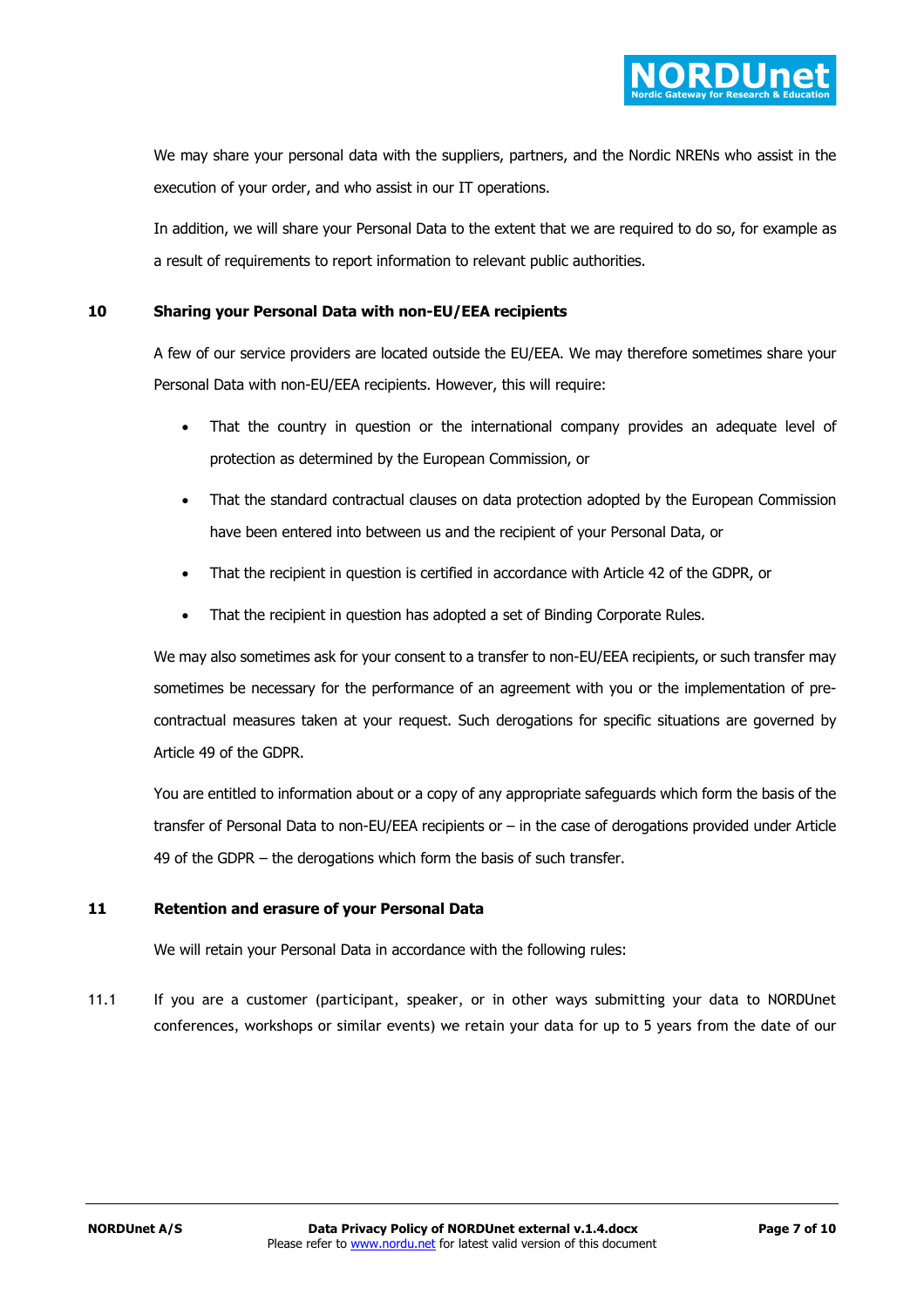last interaction. Clothing size and data about mobility issues and dietary requirements will be retained for 6 months after the event.

- 11.2 If you are a user of our website without being an existing or former customer, we will retain the Personal Data we have recorded about you for up to 1 year from date of collection.
- 11.3 If you are a business partner of ours, we retain your data for up to 5 years from expiry of the contract.
- 11.4 If you are a user of our media services, and you got access to the service directly through NORDUnet, we will retain the Personal Data we have recorded about you for up to 5 years from the date of last interaction. If you got access to the service through another organization, such as an educational institution or an NREN, please note that we are not the Data Controller, and act only as per their instructions, and all questions and requests should be directed to them.
- 11.5 If you are an applicant for a position, we retain your data for up to 6 months from last date of interaction.

# **12 Your rights**

For any questions and requests regarding your rights, please contact us through our privacy group. Contact details and conditions can be found in clause 2.2.

## 12.1 Access

You have the right to access the Personal Data we process about you, including the purposes for which the Personal Data were collected.

# 12.2 Rectification and erasure

You have the right to request rectification, supplementary processing, erasure or blocking of the Personal Data we process about you. We will comply with your request to the extent necessary. If, for some reason, your request cannot be complied with, we will contact you.

# 12.3 Restriction of Processing

In certain circumstances, you have the right to restrict the processing of your Personal Data. Please contact us if you would like to restrict the processing of your Personal Data.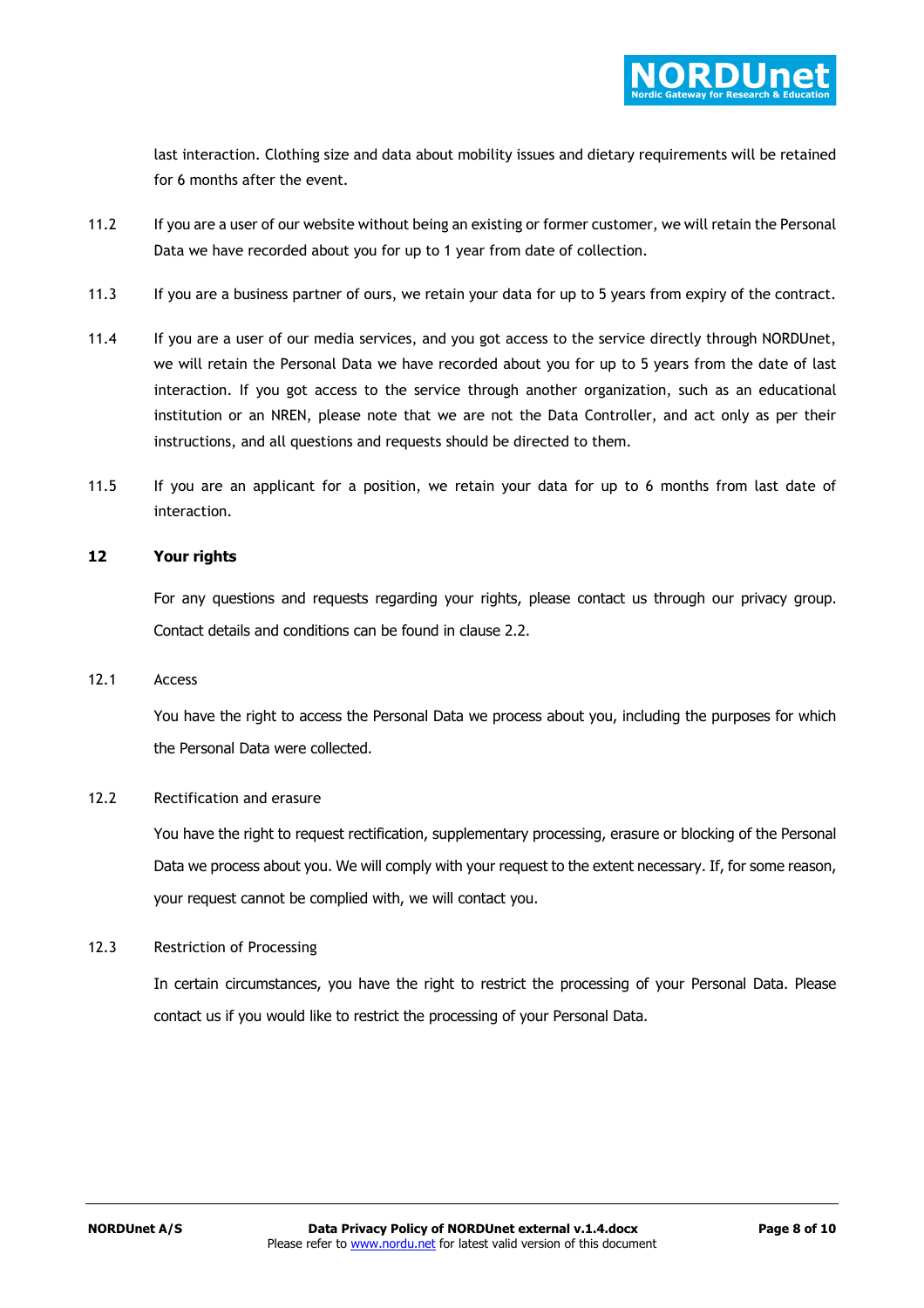

## 12.4 Data portability

You have the right to receive your Personal Data (only data about you which you yourself have provided to us) in a structured, commonly used and machine-readable format (data portability). Please contact us if you would like to exercise your rights concerning data portability.

## 12.5 Right to object

You have the right to ask us not to process your Personal Data in cases where the processing is based on Article 6(1)(e) (performance of a task carried out in the public interest or in the exercise of official authority) or Article 6(1)(f) (legitimate interests). The extent to which we process your Personal Data for such purposes is described in this Policy. You may exercise the right to object at any time by contacting us.

# 12.6 Withdrawal of consent

If the processing of your Personal Data is based on your consent, you have the right to withdraw consent at any time. If you withdraw consent, this will not affect the legality of the processing that was carried out before such withdrawal. Please contact us if you would like to withdraw consent.

If you wish to opt out of receiving promotional and marketing communications in general, including by ordinary post, email, texts, telephone or other electronic media, please contact us.

Your exercise of the above rights may be subject to conditions or restrictions. For example, you may not be entitled to data portability in all situations – this will depend on the circumstances of the relevant processing activity in each case.

# **13 Any consequences of not providing your Personal Data**

If you are required to provide us with Personal Data about you, this will be stated clearly where we collect the Personal Data. If you do not wish to provide the Personal Data we request, it may have the consequence that we will not be able to provide the services you have requested, execute your orders, etc.

# **14 Use of automated decision making / profiling**

We do not use automated decision making as part of any of our personal related business processes, marketing, HR, etc. We may use automated decision making / profiling for security investigations which is covered by article 22 of GDPR.